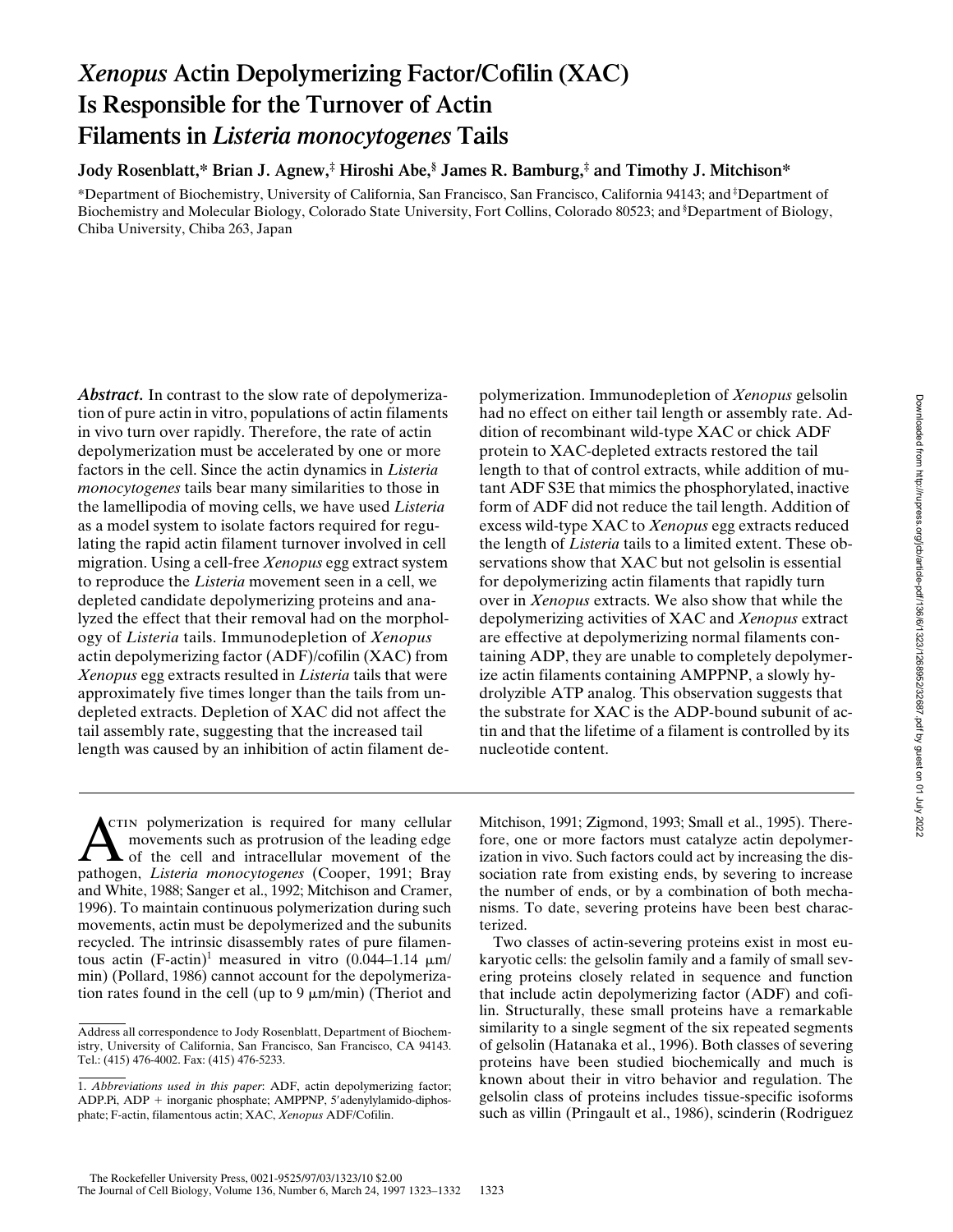Downloaded from http://rupress.org/jcb/article-pdf/136/6/1323/1268952/32687.pdf by guest on 01 July 2022 Downloaded from http://rupress.org/jcb/article-pdf/136/6/1323/1268952/32687.pdf by guest on 01 July 2022

et al., 1990), and adseverin (Sakurai et al., 1990) and species-specific forms such as fragmin (Ampe and Vandekerckhove, 1987) and severin (André et al., 1988). The molecular mass of gelsolin family members varies from 40–93 kD depending on the species or cell type. Gelsolin has strong actin-severing activity and can also cap the barbed end of actin filaments and nucleate filament formation. The activity of gelsolin is regulated positively by  $Ca^{2+}$  binding and inhibited by binding polyphosphoinositides (PIPs) (Janmey and Stossel, 1987).

The small actin-severing proteins include ADF (Bamburg et al., 1980) and cofilin (Nishida et al., 1984), as well as a number of species-specific isoforms (for review see Moon and Drubin, 1995). The ADFs have molecular masses ranging from 17–19 kD and the cofilins from 15–19 kD depending upon species type. The sequences of ADF and cofilin are  $\sim$ 70% identical to each other. Because of their similarities in sequence and function, members of either are often termed the ADF/cofilin family of proteins. While higher eukaryotes such as mammals and chicken contain both ADF and cofilin in their genomes, it is believed that all eukaryotes contain at least one copy of an ADF/cofilin protein (Moon and Drubin, 1995). Recently two proteins have been isolated from *Xenopus laevis* whose amino acid sequences are 77% identical to chick cofilin, 66% identical to chick ADF, and 93% identical to each other (Abe et al., 1996). These proteins have been named *Xenopus* ADF/cofilin 1 and 2 (XAC 1 and 2) since their sequence is intermediate between ADF and cofilin. Because of their high sequence homology and similar patterns of temporal and spatial expression, XAC 1 and 2 are thought to be allelic variants encoded by the pseudotetraploid *Xenopus laevis* genome.

Thus far, the XACs exhibit the same biochemical properties as other members of the ADF/cofilin family. ADF/ cofilin family proteins can bind F-actin at pH 6.8 and depolymerize F-actin at pH 8.0 (Yonezawa et al., 1985; Hawkins et al., 1993; Hayden et al., 1993). ADF/cofilin proteins also bind monomeric actin (G-actin) (Hayden et al., 1993). However, their depolymerizing activity is thought to be derived from their ability to sever F-actin and not from their ability to bind and sequester G-actin (Maciver et al., 1991). The severing activity of ADF/cofilin proteins is much weaker than that of gelsolin in quantitative assays. The relative weakness of severing by ADF/cofilin may be explained by the fact that they preferentially sever at preexisting bends in filaments, whereas gelsolin induces bends and breaks at any point on the filament (Maciver et al., 1991). The activity of cofilin can be inhibited by tropomyosins (Bernstein and Bamburg, 1982; Bamburg and Berstein, 1991) and PIPs (Yonezawa et al., 1990). ADF/cofilin proteins in the cell are either unphosphorylated or phosphorylated on a serine near the  $NH<sub>2</sub>$  terminus (S3 in chick ADF) (Morgan et al., 1993; Agnew et al., 1995; Moriyama et al., 1996). The phosphorylated form has greatly reduced actin binding and depolymerizing activity. Several signal transduction pathways that cause reorganization of the actin cytoskeleton also cause rapid dephosphorylation of ADF and cofilin (for review see Moon and Drubin, 1995), suggesting that ADF/cofilin dephosphorylation may be important for regulating actin depolymerization in the cell.

Although biochemical studies show that gelsolin has

stronger severing activity than the ADF/cofilin proteins, genetic studies of these two families have more strongly implicated ADF/cofilin proteins in the control of the actin cytoskeleton. Cofilin is an essential protein in *Saccharomyces cerevisiae* (Moon et al., 1993), *Drosophila melanogaster* (Gunsalus et al., 1995), and *Caenorhabditis elegans* (McKim et al., 1994). In addition, ADF and cofilin localize to the cleavage furrow of dividing cells and have been shown to be essential for cytokinesis (Gunsalus et al., 1995; Nagaoka et al., 1995; Abe et al., 1996). In contrast, the knockout of gelsolin in *Dictyostelium* (André et al., 1989) produced no obvious phenotype. Fibroblasts and neutrophils from gelsolin-deficient mice migrated more slowly than those from wild-type mice (Witke et al., 1995). However, the viability of animals lacking gelsolin in the above studies may be due to compensation by other proteins that are functionally redundant to gelsolin. Despite a combination of biochemical and genetic analyses, a clear role is lacking for either the ADF/cofilin or gelsolin classes of proteins in controlling the rapid depolymerization of actin filaments essential for lamellipodial protrusion and *Listeria* movement.

The half-life of actin polymer in *Listeria* tails is similar to that observed in the lamellipodia of moving cells (Theriot et al., 1992), suggesting that the depolymerization of actin filaments in *Listeria* tails may be a good model for turnover in other dynamic actin arrays. Concentrated *Xenopus* egg extracts can support the movement of *Listeria monocytogenes* at rates comparable to intact cell cytoplasm (Theriot et al., 1994) and can provide a system in which to dissect biochemically the components required for actin-based motility and actin dynamics. To determine if any of the known severing proteins are responsible for rapid turnover of actin filaments in the cell, we immunodepleted gelsolin and XAC from *Xenopus* egg extracts and tested whether the rapid polymerization and depolymerization seen in *Listeria* tails were perturbed.

### *Materials and Methods*

### *Preparation of Recombinant Proteins and Xenopus Egg Extracts*

The COOH-terminal 1,393 bp (464 amino acids) of X. l. gelsolin was cloned by PCR from a l-YES (Stratagene, La Jolla, CA) *Xenopus* egg and embryo cDNA library (gift from Jeremy Minshull) (Kinoshita et al., 1995) into a pGEX-2T vector (Pharmacia LKB Biotechnology Inc., Piscataway, NJ). XAC 2 was cloned into a pGEX expression vector as described by Abe et al. (1996). The pGEX expression plasmids were transformed into TG1, and recombinant proteins were expressed and purified on a glutathione column using standard procedures (Smith and Johnson, 1988). For use in the addback experiments or for purification of antibodies, the glutathione S–transferase (GST)-fusion proteins were cleaved with 0.4 mg/ml thrombin (Sigma Chemical Co., St. Louis, MO) in thrombin buffer  $(100 \text{ mM NaCl}, 50 \text{ mM Tris HCl}, pH 7.5, 2.5 \text{ mM CaCl}_2, 5 \text{ mM MgCl}_2, 1 \text{ mM}$ DTT) at  $37^{\circ}$ C for 60 min. Thrombin was then removed by passing the cleaved protein over a *p*-aminobenzamidine Sepharose (Sigma Chemical Co.) column in thrombin buffer and concentrating the flow through a centriprep-10 concentrator (Amicon, Beverly, MA).

*Xenopus* egg extracts were made as described in Theriot et al. (1994). Briefly, after dejellying meiotically arrested *Xenopus laevis* eggs in 2% cysteine, pH 7.8, the eggs were washed  $4\times$  in 250 ml of XB (100 mM KCl, 10 mM Hepes, pH 7.7, 50 mM sucrose, 5 mM EGTA, 2 mM  $MgCl<sub>2</sub>$ , 0.1 mM CaCl<sub>2</sub>), transferred to 5-ml tubes containing 50  $\mu$ l 0.5 M EGTA, 5  $\mu$ l 1 M MgCl<sub>2</sub>, 5  $\mu$ l 1,000 $\times$  protease inhibitor mix (10 mg/ml leupeptin, pepstatin, and chymostatin in DMSO), and crushed at 10,000 rpm in an HB-4 rotor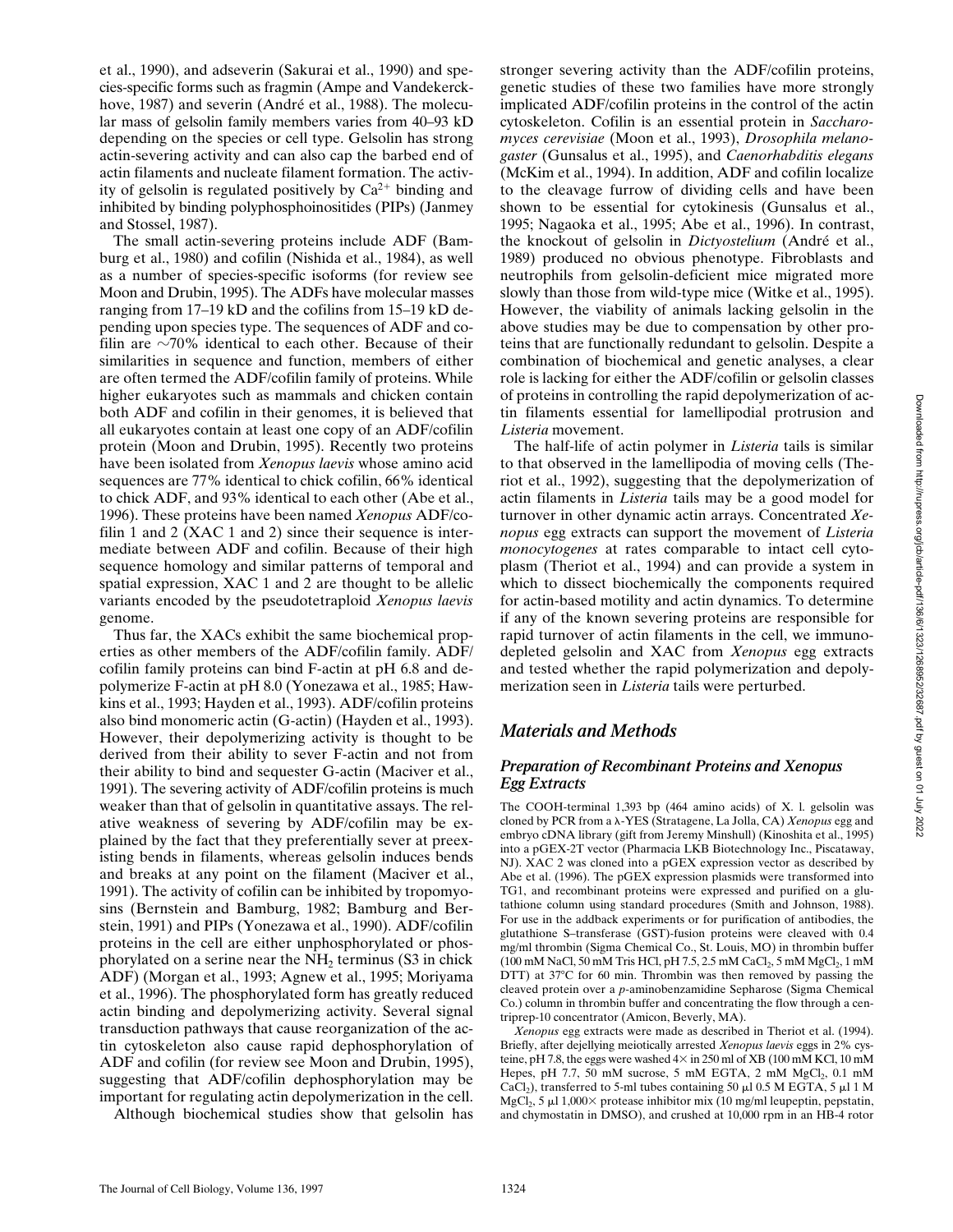(Sorvall Instruments, Newtown, CT) at 15°C. The cytoplasmic layer was removed with a 20-gauge needle and syringe and 1/20 volume of energy mix (150 mM creatine phosphate, 20 mM ATP, 2 mM EGTA, pH 7.7, and  $20 \text{ mM } MgCl<sub>2</sub>$ ) was added. Aliquots were frozen in liquid nitrogen and stored at  $-80^{\circ}$ C for up to 6 mo.

### *Preparation of Anti-XAC and Antigelsolin Antibodies*

GST fusion proteins with XAC 2 or gelsolin fragments expressed in *Escherichia coli* were used for rabbit antibody production (Berkeley Antibody Co., Berkeley, CA). The antibodies were affinity purified on pure XAC or gelsolin cleaved with thrombin from the corresponding GSTfusion proteins expressed in *E. coli.* Antibodies were affinity purified using published procedures (Harlow and Lane, 1988). Antibodies were eluted from the affinity column with 100 mM glycine, pH 2.5, 150 mM NaCl, neutralized, and dialyzed against 10 mM Hepes, pH 7.7, 100 mM KCl, concentrated using Aquacide II, and redialyzed against 10 mM Hepes, pH 7.7, 100 mM KCl.

### *Immunofluorescence*

XL177 cells were grown on glass coverslips to  $~60\%$  confluency. Cells were infected with the *Listeria monocytogenes* strain 10403S as described (Theriot et al., 1994) except that  $\sim$ 10-fold more *Listeria* were used, and the cells were incubated for 8 h at  $23^{\circ}$ C (4 h before and 4 h after gentamycin addition) before processing. Coverslips were rinsed in TBS (20 mM Tris, pH 7.4, 150 mM NaCl) before fixation in 4% formaldehyde in TBS for 20 min. The coverslips were rinsed in TBS before cells were permeabilized in TBS  $+ 0.5\%$  Triton X-100 for 10 min. After blocking for 10 min in AbDil (TBS  $+ 2\%$  BSA and 0.5% Na azide), the coverslips were incubated for 30 min with either 2  $\mu$ g/ml anti-XAC or 6  $\mu$ g/ml antigelsolin antibodies in AbDil. Texas red–conjugated goat anti–rabbit secondary antibody was used to visualize gelsolin and XAC, and fluorescein-phalloidin (Molecular Probes, Eugene, OR) was used to visualize actin. Coverslips were mounted with FITC-guard (Testog Inc., Chicago, IL).

### *Immunodepletion*

100 mg random rabbit IgG (Accurate Chemical and Scientific Corp., Westbury, NY), anti-XAC antibody, or antigelsolin antibody was bound to 30 μl Affiprep protein A (BioRad Labs, Hercules, CA) in TBST for 1 h at 4 $\degree$ C. The pellets were washed with  $3 \times 1$  ml XB and then incubated with 50  $\mu$ l crude cytostatic factor–arrested *Xenopus* egg extracts for 1 h at 4°C on a rotator. The pellet was removed by centrifuging at 10,000 *g* in an Eppendorf centrifuge for 20 s. The supernatant was removed and treated as the immunodepleted extract. The pellets were washed  $3 \times 1$  ml in TBST, boiled in sample buffer, and analyzed by SDS-PAGE.

Western blots were performed by transferring SDS-PAGE gels electrophoretically to nitrocellulose in 20 mM Tris, 25 mM glycine, 20% methanol. Blots were incubated 1 h in AbDil followed by 1 h of incubation in 2.5 mg/ml antigelsolin or anti-XAC antibody in AbDil at room temperature. Alkaline phosphatase–conjugated anti-rabbit antibody was used as a secondary antibody (Promega Corp., Madison, WI). The amount of gelsolin or XAC depleted from extracts was determined using densitometry of immunoblots by comparing the band intensity of  $1 \mu l$  of depleted extract to the band intensities of serially diluted undepleted extracts. Immunoblots were digitized using a scanner (model Power Look; UMAX Systems, Hsinchu, Taiwan) and analyzed using Adobe Photoshop (Adobe Systems Inc., Mountain View, CA). Purified XAC and ADF as well as the immunoprecipitates were visualized by staining with 0.25% Coomassie blue R-250 in 45% methanol and 10% acetic acid followed by destaining in 25% methanol and 7% acetic acid.

### *Listeria Tail Assay*

*Listeria monocytogenes* strain SLCC-5764 (Leimeister-Wachter and Chakraborty, 1989) was grown overnight at  $37^{\circ}$ C with constant shaking to stationary phase in brain–heart infusion broth (BHI; Difco Laboratories Inc., Detroit, MI). The *Listeria* were killed by adding 10 mM iodoacetic acid and incubating for 20 min at room temperature (Theriot et al., 1994). The bacteria were washed once in XB, resuspended in 1/5 original volume in 20% glycerol/XB, and stored at  $-80^{\circ}$ C. Rabbit skeletal muscle actin covalently labeled with *N*-hydroxysuccinimidyl 5-carboxytetramethyl rhodamine (Molecular Probes Inc.) was made as previously described (Rosenblatt et al., 1995).

Downloaded from http://rupress.org/jcb/article-pdf/136/8/12/268952/32687.pdf by guest on 01 July 2022 Downloaded from http://rupress.org/jcb/article-pdf/136/6/1323/1268952/32687.pdf by guest on 01 July 2022

Listeria tail morphology and Listeria motility were assayed by mixing 5  $\mu$ l of depleted or undepleted extract with 0.5 ml each of *Listeria* and 1 mg/ml rhodamine-labeled actin. In experiments where XAC or ADF proteins were added, XB or proteins were added in a volume of 0.5  $\mu$ l. 1  $\mu$ l of this mixture was removed and squashed between a microscope slide and a 22 mm2 coverslip and allowed to incubate at room temperature for 25 min. Static images or movies of tails were collected using a CCD camera (Princeton Instruments, Trenton, NJ) and fluorescence movies of bacterial motility were acquired using a video camera (model SIT; Dage-MTI, Inc., Wabash, MI), respectively, during a period of 25–60 min after transferring reactions to room temperature. The lengths of tails and total tail fluorescence were quantitated using Winview software (Princeton Instruments, Trenton, NJ). Tail lengths were measured using the program Get Curve (Princeton Instruments), and the length in pixels was converted to microns using a micrometer standard. Total fluorescence in the *Listeria* tails was measured by multiplying the pixel area by average pixel intensity of a selected area minus the average pixel intensity of a background selected area. The CCD camera responds linearly to fluorescence intensity in the range of 10–3,000 counts/pixel, and we used illumination levels that avoided saturating the signal.

### *Production and Depolymerization of AMPPNP Actin Filaments*

ATP or AMPPNP actin filaments were made by diluting rhodaminelabeled actin in G-buffer  $(5 \text{ mM Tris HCl, pH } 8.0, 0.2 \text{ mM CaCl}_2, 0.2 \text{ mM}$ DTT) containing either 0.2 mM ATP or 0.2 mM AMPPNP to a final concentration of 12.8  $\mu$ M in 100  $\mu$ l. The mixtures were either passed by gravity or spun through 1 ml G-25 (Pharmacia LKB Biotechnology, Inc.) columns preequilibrated in G-buffer plus the 0.2 mM of the appropriate nucleotide for 1 min in a clinical centrifuge at mid-speed into tubes containing 25  $\mu$ l 0.25 M KCl, 0.25 M Tris, pH 8.0, and 1  $\mu$ l 0.1 M of the appropriate nucleotide and incubated for 30 min at room temperature. Filamentous actin was recovered by centrifuging the actin for 15 min at 436,000 *g* in a centrifuge (model TLA100; Beckman Instrs., Palo Alto, CA) and resuspending the pellet in 100 µl F-buffer (50 mM KCl, 50 mM Tris, pH 8.0, 0.2 mM DTT, 0.5 mM ATP or AMPPNP).

Nucleotide incorporation was analyzed by centrifuging the various F-actin preparations through a 600  $\mu$ l 40% glycerol F-buffer (50 mM KCl, 50 mM Tris, pH 8.0, 0.2 mM DTT) cushion at 436,000 *g* in a table top centrifuge (model TLA100; Beckman Instrs.) for 60 min. The pellet was resuspended in 50  $\mu$ l 8 M urea for 15 min at room temperature and then diluted with 100  $\mu$ l of H<sub>2</sub>O and spun through a 10-kD cut-off filter (Millipore Corp., Bedford, MA). The nucleotides in the filtrate were then analyzed by HPLC on a 1 ml Mono Q column (Pharmacia LKB Biotechnology, Inc.) equilibrated in 100 mM NH<sub>4</sub>HCO<sub>3</sub> and eluted in a 100–500 mM NH<sub>4</sub> HCO<sub>3</sub> gradient over 30 min at a flow rate of 1 ml/min. Peak areas were analyzed and recorded at OD<sub>254</sub> using Gilson software (Worthington, OH).

The ATP- or AMPPNP-containing F-actin was then mixed 1:1 with F-buffer, 0.1 mg/ml recombinant XAC, or crude cytostatic factor–arrested *Xenopus* egg extracts. Remaining filaments from the above mixtures were visualized on the microscope and quantitated by fluorimetry. Images of the above reactions were recorded by squashing  $1 \mu$ l of each reaction between a microscope slide and a 22-mm<sup>2</sup> coverslip using a microscope (Nikon, Inc., Melville, NY), a CCD camera, and Winview software. After incubating the F-actins with buffer, XAC, or extract for 10 min at room temperature, the remaining F-actin in the mixture was pelleted at 436,000 *g* for 15 min at 4°C in a centrifuge (model TLA100; Beckman Instrs.). The pellets were resuspended in 0.1% SDS and the fluoresence was measured on a fluorimeter (model Aminco; SLM Instruments, Inc., Urbana, IL). Percent remaining F-actin was calculated as the fluorescence of XAC- or extract-treated pellet/fluorescence of buffer-treated pellet.

## *Results*

### *Localization of XAC and Gelsolin in Listeria Actin Tails*

Since we suspected that severing proteins might accelerate actin turnover in *Listeria* tails, we examined the localization of two candidate actin-severing proteins, gelsolin and XAC, in *Listeria*-infected *Xenopus* tissue culture cells (XL 177). Antibodies were raised to the COOH-terminal half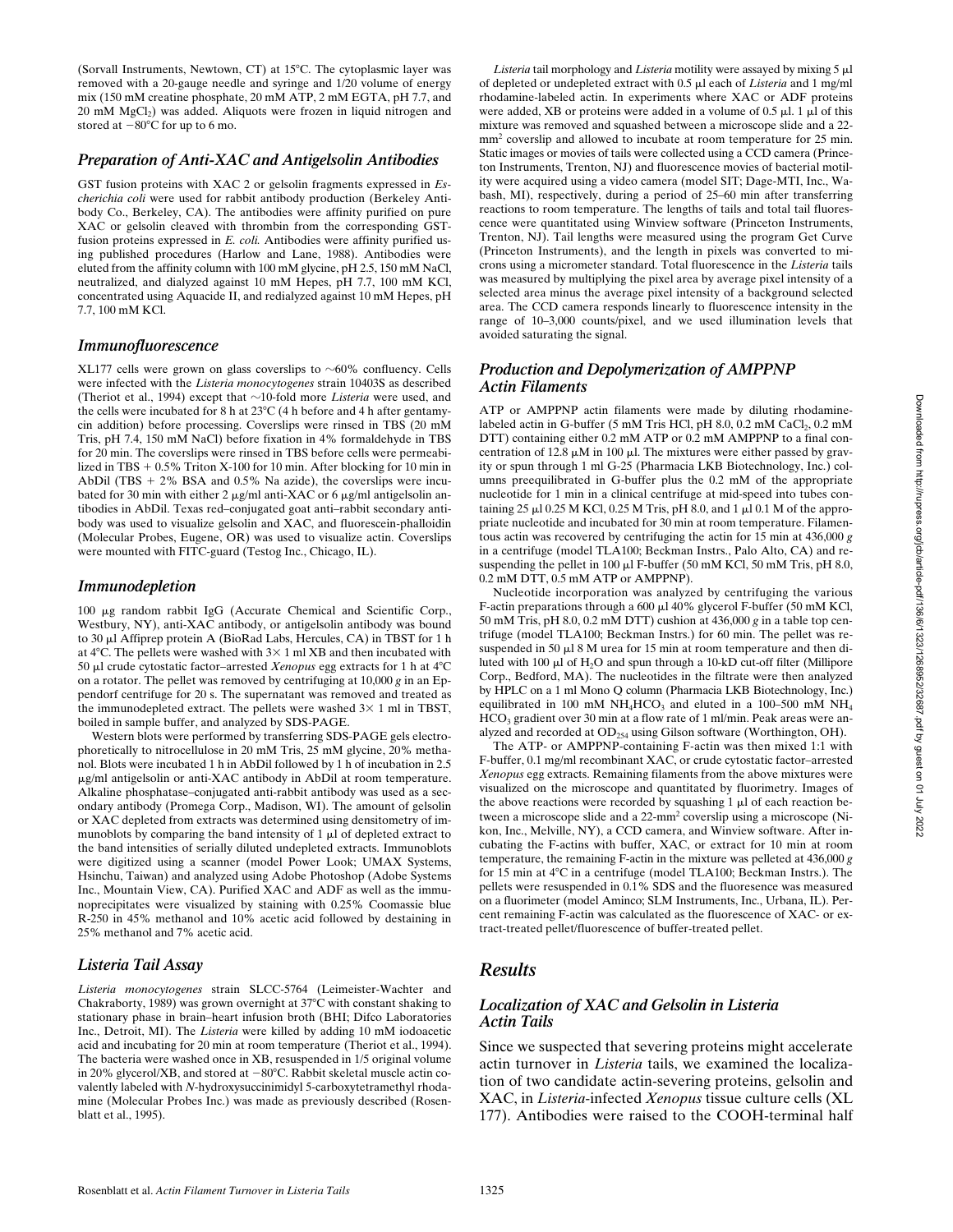of *Xenopus laevis* gelsolin (Ankenbauer et al., 1988) and to the full-length XAC 2 protein (Abe et al., 1996) and affinity purified. Since XAC 1 and 2 differ by only four amino acids, we made only antibodies to XAC 2, which should also recognize XAC 1. Immunoblots of XL 177 lysate show that antibodies to gelsolin and XAC recognize a single band of the expected molecular mass in both cases (Fig. 1 *A*, lanes *2* and *3*). Fluorescein-labeled phalloidin and affinity-purified antibodies to XAC or gelsolin were used to visualize the intracellular distributions of F-actin (Fig. 1, *B* and *D*), gelsolin (Fig. 1 *C*), and XAC (Fig. 1 *E*) in XL 177 cells infected with *Listeria monocytogenes.* Both XAC and gelsolin colocalize with the F-actin staining in the *Listeria* tails. Both gelsolin and XAC antibodies also give punctate staining throughout the rest of the cell. In addition, gelsolin typically stained coincidentally with F-actin in the stress fibers of the cell, whereas XAC does not.

### *XAC Is Required for the Depolymerization of Actin in Listeria Tails*

To determine the function of gelsolin and XAC in *Listeria* tails, we compared *Listeria* tails in mock-depleted *Xenopus* egg extracts to those in extracts depleted of XAC or gelsolin. Using our antibodies complexed to protein A beads, we were able to remove the bulk of either protein from *Xenopus* egg extracts. Quantitative immunoblots show that  $\sim$ 75% of XAC (Fig. 2 *B*, lane 2) and >95% of gelsolin (Fig. 2 *A*, lane *3*) were depleted from extracts compared to random rabbit IgG–depleted extracts (Fig. 2, *A* and *B*, lane *1*). The XAC antibody precipitated XAC (19 kD) and an unknown band with an approximate molecular mass of 28 kD (Fig. 2 *C*, lane *2*). The gelsolin antibody precipitated only gelsolin ( $\sim$ 93 kD) (Fig. 2 *C*, lane 3) when compared to the rabbit IgG control pellet (lane *1*).

The IgG control depletion (Fig. 3 *A*) produced *Listeria* tails of the same length as untreated extract ( $15 \pm 2.5$  and  $18 \pm 1.5$  µm, respectively). The tails in the gelsolindepleted extracts (Fig. 3 *B*) were the same length and contained the same polymer mass as those of the IgGdepleted extracts (Fig. 3 *A*). However, the tails formed in the XAC-depleted extracts (Fig. 3 *C*) were on the average four to six times longer and displayed 13–21-fold more total fluorescence than those of the control extracts. Addback of pure recombinant XAC (Fig. 3 *D*) or chicken ADF to approximately endogenous concentrations  $(2.7 \mu M)$  rescued the long tail phenotype (12.3  $\pm$  1.4 and 11.4  $\pm$  1.6  $\mu$ m, respectively). Addition of the same amount of a recombinant mutant version of ADF (S3E ADF) (Fig. 3 *E*), which behaves like constitutively phosphorylated ADF and has  $\sim$ 10% of wild-type ADF activity on pure actin (data not shown), does not rescue the long tail phenotype. The purity of the proteins used in the addback experiment (Fig. 2 *D*, lanes *1* and *2*) and the inability of the S3E ADF to rescue the XAC depletion phenotype strongly suggest that the observed long tail phenotype is due to the removal of XAC. The graph in Fig. 3 *F* shows the quantitation of the tail lengths and the amounts of tail fluorescence of the different phenotypes and provides quantitative support for our conclusion that increased tail length is due to XAC depletion, and not depletion of some other protein. These experiments demonstrate that XAC is required for the rapid depolymerization of actin filaments in *Listeria* tails in *Xenopus* extracts. While gelsolin is also concentrated within these tails, it does not appear to be essential for the depolymerization of *Listeria* tail actin.



*Figure 1.* Localization of XAC and gelsolin in *Listeria*-infected XL 177 cells. (*A*) Western blot analysis. Lane *1*, Coomassie blue–stained SDS-PAGE gel of total XL 177 cell lysate; lane *2*, XL 177 lysate probed with anti-*Xenopus* gelsolin antibody; lane *3*, XL 177 lysate probed with anti-XAC antibody. Immunostaining of *Listeria*-infected XL 177 cells with gelsolin antibody (*C*) or XAC antibody (*E*). F-actin in *B* and *D* is visualized with fluorescein-phalloidin. Both gelsolin and XAC colocalize with F-actin in *Listeria* tails. Bar, 10  $\mu$ m.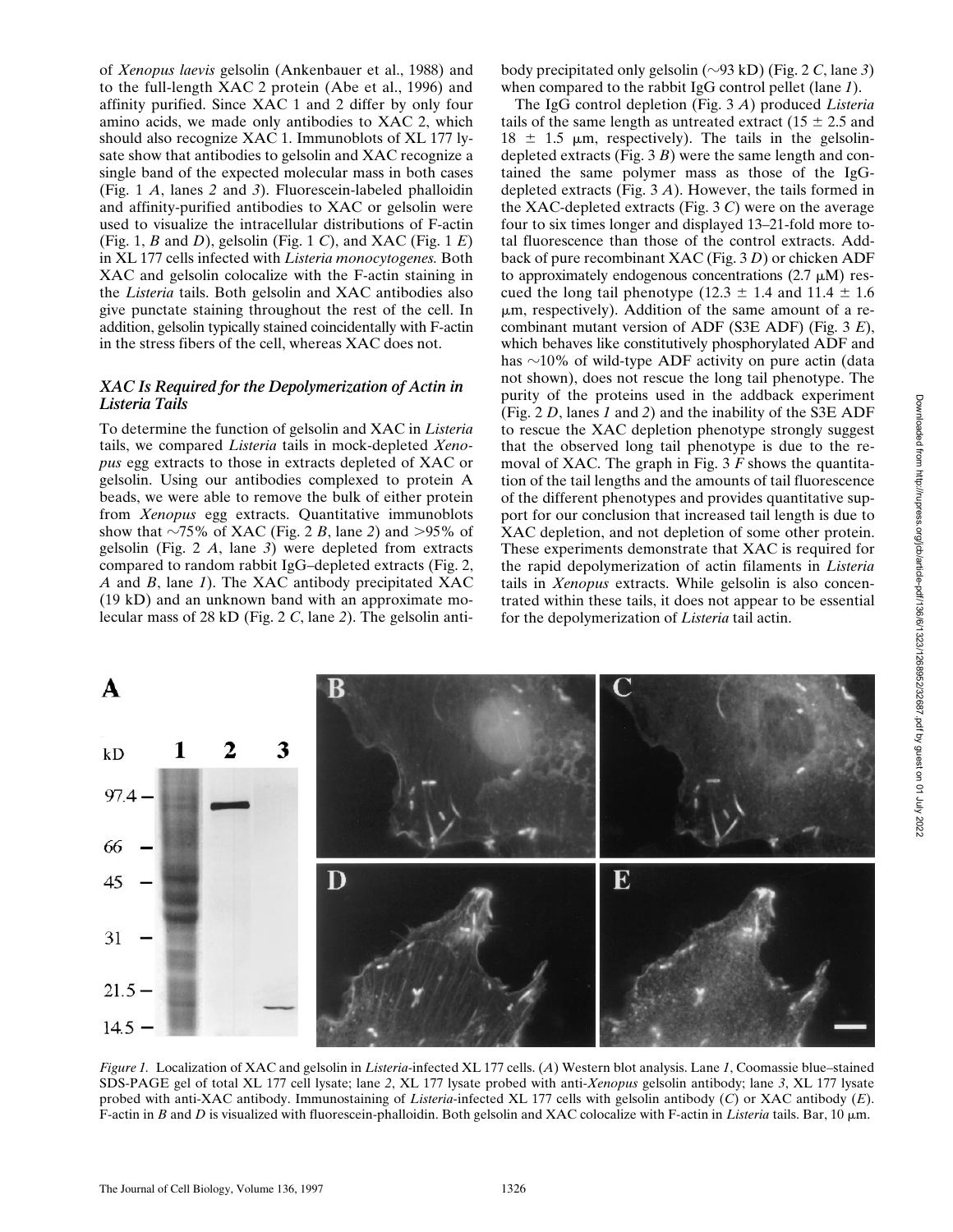

*Figure 2.* Gels of immunodepletion of XAC and gelsolin from *Xenopus laevis* egg extracts and purified XAC and ADF. (*A* and *B*) Immunoblots of immunodepleted extracts using antibodies to gelsolin  $(A)$  and XAC  $(B)$ . For both *A* and *B*, lane *1* is the IgG-depleted control, lane *2* is the XAC-depleted extract, and lane *3* is the gelsolin-depleted extract. Quantitation of the depletion was performed by densitometry of the bands in *A* and *B*

compared to a dilution series of pure extract. (*C*) Coomassie blue–stained SDS-PAGE gel of immunoprecipitated complexes with XAC and gelsolin antibodies. Lane *1*, the heavy and light chain of random rabbit IgG alone; lane *2*, XAC (19 kD) and another band at approximately 28 kD over the IgG heavy and light chain bands; lane 3, gelsolin ( $\sim$ 93 kD) over the IgG bands. (*D*) Coomassie blue–stained SDS-PAGE shows the purity of the recombinant XAC and chicken ADF mutant that were added back to the XAC immunodepletions. Lane *1*, wild-type XAC; lane *2*, S3E ADF. Apparent molecular mass markers for all gels are indicated on the right.

### *Addition of Excess XAC Decreases Listeria Tail Length*

Quantitative immunoblots of *Xenopus* egg extracts using XAC antibodies and bacterially expressed XAC as a standard revealed that XAC is present at  $\sim$ 2.1  $\mu$ M in extracts (data not shown). Addition of recombinant XAC to a final concentration of 7.1  $\mu$ M in the extract (Fig. 4 *B*) produced tails that were  $\sim$  0.33 times the length and had ninefold less total fluorescence than tails in a control extract (Fig. 4 *D*). Doubling the amount of XAC added to the *Listeria* assay to give a final concentration of 12.1  $\mu$ M did not result in any further decrease in tail length (Fig. 4, *C* and *D*). When XAC was added to concentrations above  $12.1 \mu M$  final concentration, few tails formed. Instead, rodlike structures containing rhodamine actin could be seen throughout the extract (data not shown). These rods appear analogous to those seen when actin and cofilin are concentrated in the nucleus upon heat shock or DMSO treatment to cells (Nishida et al., 1987; Ono et al., 1993) and probably represent a nonfilamentous coaggregate of XAC and actin. It is likely that few tails can form in such high concentrations of XAC since the actin required for *Listeria* tail formation may be sequestered in these XAC/actin rodlike aggregates. Thus, a *Listeria* tail segment of  $\sim$ 5  $\mu$ m is resistant to XAC depolymerization even when XAC is added up to nearly saturating concentrations.

### *The Effect of XAC on Listeria Movement Rate*

To determine whether the addition or depletion of XAC or gelsolin had an effect on the rate of actin polymerization, we measured the rate of *Listeria* movement in extracts either depleted of XAC or gelsolin, or containing additional XAC (Fig. 5). We used *Listeria* movement as an assay since the movement rate reflects the actin polymerization rate at the bacterial surface (Sanger et al., 1992; Theriot et al., 1992). The rate of *Listeria* movement in the XAC depleted extracts did not vary greatly from the mock-depleted extracts. The lack of effect that XAC-depletion had on actin assembly rates may indicate that XAC is not involved in actin polymerization. However, we cannot rule out such an involvement since only 75% of the XAC could be removed from the extracts with our reagents. Depletion of gelsolin increased the rate of *Listeria* movement by  $\sim$ 1  $\mu$ m/min ( $\sim$ 20%). The manipulations required for depletion slowed *Listeria* movement by  $\sim$ 1  $\mu$ m/min (compare IgG-depleted to addition of buffer). This may be due to a decrease of ATP, dilution of actin, or other factors during the depletion procedure  $(2-3 h at 4°C)$ . Addition of XAC to 5.0  $\mu$ M seemed to increase the rate of polymerization by  $\sim$ 1 µm/min compared to when buffer alone is added, despite the shorter tails produced by this concentration (Fig. 4 *B*). These slight differences cannot account for the large changes in tail length and total fluorescence upon XAC depletion. Thus, the effects of XAC on actin depolymerization greatly outweigh those upon polymerization.

### *XAC Depolymerization Activity Depends upon the Nucleotide Content of the Filament*

Upon polymerization, actin hydrolyzes its bound ATP and the terminal phosphate is slowly released. It has been suggested that the loss of the terminal phosphate could serve as a clock that regulates the lifetime of a filament by controlling the activity of ADF/cofilin proteins (Maciver et al., 1991; Moon and Drubin, 1995). To test this hypothesis, we made rhodamine-labeled actin filaments containing AMP-PNP, a slowly hydrolyzable ATP analog, and tested their resistance to the depolymerizing activities of *Xenopus* egg extracts and purified XAC. Rhodamine ATP-actin filaments depolymerize rapidly in the presence of XAC (Fig. 6 *C*) and *Xenopus* egg extract (Fig. 6 *E*) compared to buffer (Fig. 6 *A*). In contrast, rhodamine-labeled AMP-PNP filaments depolymerized to a limited extent in XAC (Fig. 6 *D*) or *Xenopus* egg extract (Fig. 6 *F*) compared to in buffer alone (Fig. 6 *B*). Thus, AMPPNP filaments were more stable to depolymerization in XAC or extract (Fig 6, *D* and *F*) compared to ATP filaments under the same conditions (Fig. 6, *C* and *E*). To quantitate actin filament de-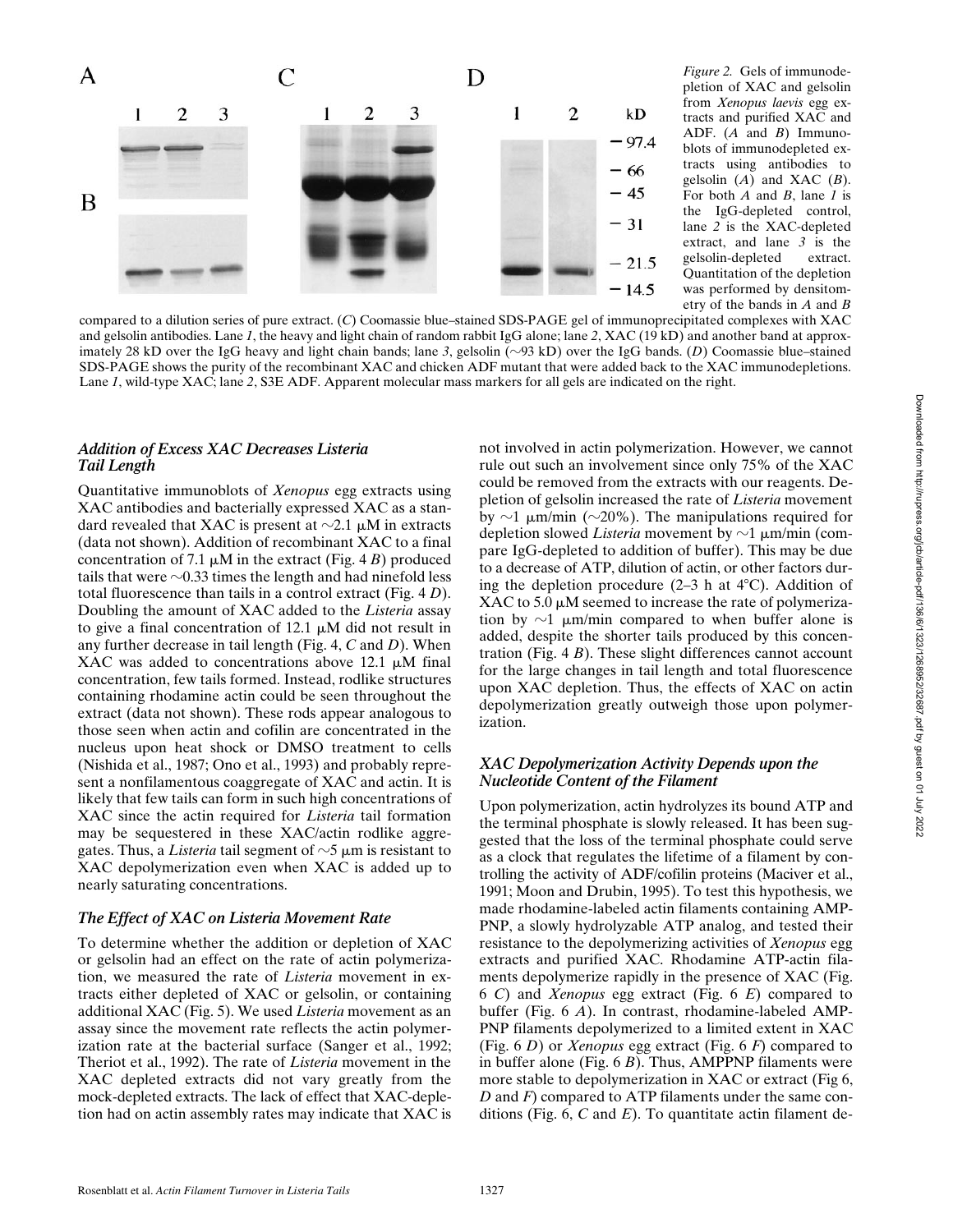



polymerization, rhodamine-labeled filaments were added to *Xenopus* extracts or purified XAC and total polymerized actin was recovered by sedimentation. The fraction of the added actin left in polymer was determined by resuspending the pellets in SDS and quantitating the fluorescence with a fluorimeter (Fig. 6 *G*). AMPPNP caused twice as much of the added F-actin to be recovered in the pellet fraction. Comparing Fig. 6, *E* and *F*, with *G*, we should note that the visual and sedimentation assays are measuring different parameters. If the labeled actin repolymerized into new filaments in the presence of extract, the filaments will not be visible to the CCD camera because they are diluted with endogenous actin (Fig. 6, *E* and *F*). However the diluted actin will still sediment, giving rise to the high fraction of label in the pellet fraction in the presence of extract (Fig. 6 *G*, *Xenopus extract*). Both types of assay demonstrate that the AMPPNP filaments are relatively resistant to depolymerization by pure XAC and total extract. Two other slowly hydrolyzable ATP analogs,  $ATP\gamma S$  and AMPPCP, showed similar stabilizing effects (data not shown), suggesting that the actin stability is due to the state of the bound nucleotide rather than nonspecific effects on

*Figure 3. Listeria* tail formed in XAC- or gelsolin-depleted *Xenopus* egg extracts. Actin tails are visualized by mixing rhodaminelabeled actin to *Listeria* and the following extracts: (*A*) IgGdepleted extracts, (*B*) gelsolin-depleted extracts, (*C*) XACdepleted extracts,  $(D)$  XAC-depleted extracts plus 2.7  $\mu$ M pure wild-type XAC, and  $(E)$  XAC-depleted extracts plus 2.7  $\mu$ M pure S3E ADF. (*F*) Bar graph quantitating the amount of tail fluorescence (left side,  $\blacksquare$ ) and tail length (right side,  $\blacksquare$ ) using Winview software. The number of tails analyzed for IgG depletion was 33, for gelsolin depletion, 29, for XAC depletion, 43, for wildtype XAC addback, 25, and for S3E ADF addback, 11, over seven experiments using two separate extracts preps. Error bars represent standard deviation of the mean. Bar,  $10 \mu m$ .

actin structure. The results from both the microscopy and the fluorimetry assays suggest that the nucleotide content of actin filaments regulates XAC.

Incorporation of AMPPNP into actin filaments in these experiments was modest;  $\sim$ 12% of the ATP-binding sites in actin filaments incorporated AMPPNP, and the remainder contained ADP. By contrast, ATP actin filaments contained approximately only 2% ATP and 98% ADP. Despite low incorporation,  $\sim$ 1.5 and 2 times as much AMPPNP-containing actin filaments as ATP-containing actin filaments pelleted in the presence of *Xenopus* extract or pure XAC, respectively.

### *Discussion*

We have used the ability to reconstitute *Listeria* motility in *Xenopus* egg extracts to test directly the role of the gelsolin and ADF/cofilin proteins in the promotion of actin filament depolymerization. We have raised specific antibodies to gelsolin and to XAC, the major ADF/cofilin protein known to be present in *Xenopus* egg extracts. Using immunodepletions and adding back purified proteins, our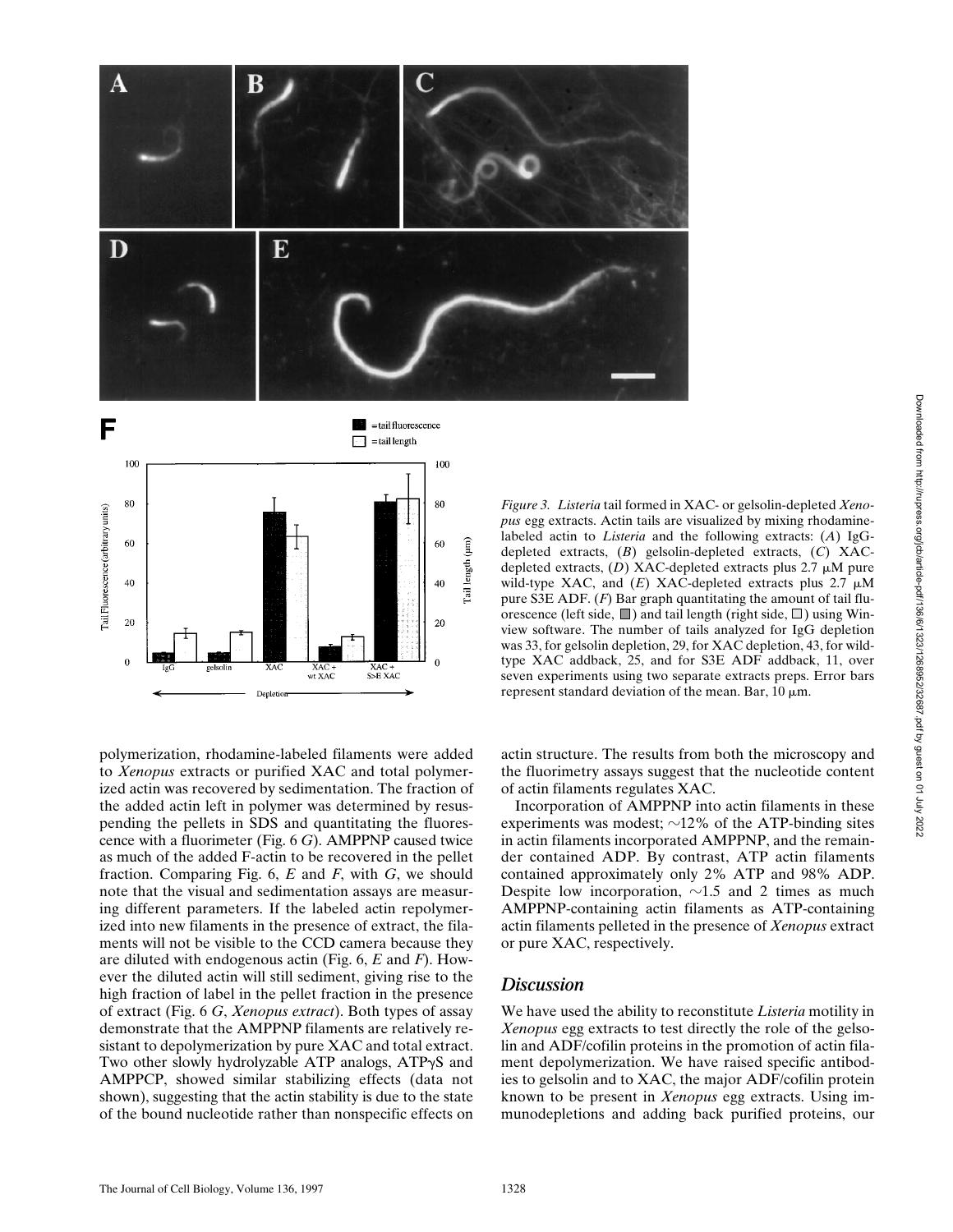



studies demonstrate that ADF/cofilin is the major factor responsible for the rapid turnover of actin filaments in *Listeria* tails. Removal of 75% of the ADF/cofilin from extracts considerably lengthened *Listeria* tails and greatly increased the total actin polymer mass present in the tails. Both tail length and actin polymer mass in tails were restored to control levels by adding back pure XAC at physiological concentrations to XAC-depleted extracts. In addition, adding excess XAC shortens *Listeria* tails and reduces the polymer mass in the tail, and AMPPNP actin is resistant to depolymerization by both XAC and whole extracts. Taken together, these data strongly implicate XAC as a central component of the machinery responsible for rapid actin filament turnover in extracts. Although we have no direct evidence, we predict that ADF/cofilin proteins are required for the dynamic organization of populations of actin filaments within living cells that turn over rapidly, such as the filaments within lamellipodia. Three arguments support our prediction: *Xenopus* egg extracts can support the actin polymerization and depolymerization in *Listeria* tails at rates comparable to those in intact cells and suggest they reflect the actin dynamics within cell cytoplasm. XAC is required to maintain the turnover of actin filaments in these tails in extracts. Because ADF/cofilin proteins are essential in every species in which they have been found, we may infer that they are required for essential processes like rapid actin turnover in the cell. Finally, since XAC is concentrated in *Listeria* tails and the leading edge of cells, we suspect it is also required for rapid filament turnover in vivo.

*Figure 4. Listeria* tails resulting from addition of excess XAC to *Xenopus* egg extracts. (*A*) Actin tail resulting from adding extract buffer to *Xenopus* egg extracts. (*B*) Actin tails resulting from adding wild-type XAC to extracts to 7.1  $\mu$ M. (*C*) Actin tails resulting from adding wild-type XAC to 12.1  $\mu$ M. (*D*) Quantitative analysis of the amount of tail fluorescence (left side,  $\Box$ ) and tail length (right side,  $\Xi$ ) using Winview software. The fluorescence units differ from those in Fig. 3 because the images were analyzed at different magnifications. The number of tails analyzed for buffer alone addition was 15, for XAC addition to 7.1  $\mu$ M, 29, and for XAC addition to 12.1  $\mu$ M, 33, over three experiments using two separate extract preps. Error bars represent standard deviation of the mean. Bar,  $10 \mu m$ .

In contrast to XAC, gelsolin depletions had no significant effect on *Listeria* tail length or tail polymer mass, leaving the functional role of gelsolin in the regulation of actin dynamics an open question. Since gelsolin does not affect the depolymerization of *Listeria* tails, its concentration in these tails is curious. Perhaps gelsolin is concentrated in these tails strictly because of its actin binding activity, or by another of its activities such as actin capping. Although the *Xenopus* egg extracts used in our assays contain 5 mM EGTA, it is difficult to analyze any local concentrations of  $Ca^{2+}$  that may be due to vesicle release. Since  $Ca^{2+}$  is required for gelsolin activity, it is possible that the conditions in our cell-free egg extracts are not able to support the activity of gelsolin. Therefore, we cannot rule out a role for gelsolin in tail dynamics in vivo. However, the presence of gelsolin in *Listeria* tails does not greatly affect actin assembly or disassembly in *Listeria* tails in *Xenopus* extracts.

In our addition of varying amounts of excess XAC to extracts until all the actin was driven into abnormal rod structures, *Listeria* tails shrank to  $\sim$ 5  $\mu$ m but no further. The persistence of a resistant tail segment in up to sixfold the normal concentrations of XAC suggests that an additional factor may control the extent of actin depolymerization by XAC. Several investigators have suggested that the energy of ATP hydrolysis could be used to regulate the lifetime of a filament (Pollard, 1986; Carlier, 1988; Maciver et al., 1991; Moon and Drubin, 1995). In vitro studies of actin filament assembly have shown that upon polymerization of ATP-actin, the bound ATP is hydrolyzed and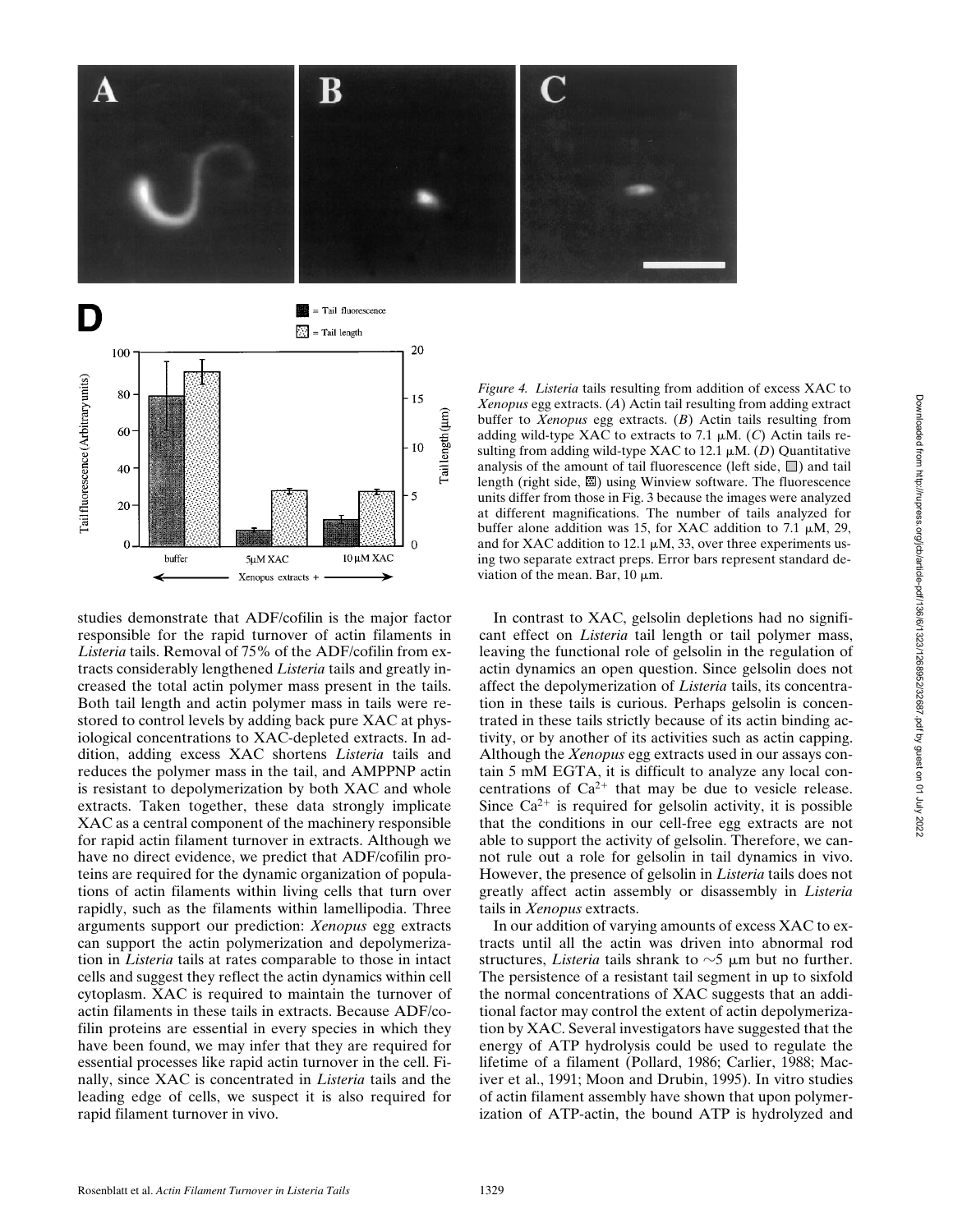

*Figure 5.* Bar graph representing analysis of *Listeria* movement rate during various extract treatments. The rates were measured using Image 1 software or Winview software. The number of tails measured for each treatment were: IgG depletion, 25; XAC depletion, 24; gelsolin depletion, 34; buffer addition, 27, and XAC addition (to 5.0  $\mu$ M), 24, over four experiments using two separate extract preps. Error bars represent standard deviation of the mean.

the terminal phosphate is slowly released (Carlier, 1987). This slow rate of phosphate loss relative to the polymerization rate should then produce filaments that contain a segment of  $ADP + inorganic phosphate (ADP.Pi)$ . Since ATP- and ADP.Pi-bound actin are known to make stronger intersubunit bonds than ADP-actin (Carlier, 1991; Carlier et al., 1985), phosphate release could play a role in regulating actin filament stability. However, since in vitro filaments depolymerize very slowly, phosphate release alone is not sufficient to direct rapid disassembly of actin filaments in the cell. In vivo, perhaps the role of slow phosphate release in actin is to regulate either the binding or activity of actin-severing proteins. Severing proteins such as ADF and cofilin may preferentially sever the ADP subunits of actin filaments while the ATP and ADP.Pi subunits are resistant to severing (Fig. 7). In support of this, the depolymerizing activity of actophorin, an *Acanthamoeba* member of the ADF/cofilin family, can be inhibited by addition of 25 mM phosphate, which presumably mimics ADP.Pi filaments (Maciver et al., 1991). In addition, actophorin has been shown to bind tightly to ADPcontaining G-actin and weakly to ATP-actin (Maciver and Weeds, 1994). However, other studies show that chick ADF has a higher affinity for ATP-actin than for ADP-actin (Hayden et al., 1993) and have left the role of the bound nucleotide in regulating depolymerization in other species an open question. Our results showing the resistance of AMPPNP-containing actin filaments to the depolymerizing activities of both XAC and concentrated *Xenopus* egg extracts lend support to the idea that the nucleotide con-



ized with either ATP  $(A, C, \text{ and } E)$  or AMPPNP  $(B, D, \text{ and } F)$ . Actin filaments mixed 1:1 with F-buffer ( $A$  and  $B$ ), with 5.3  $\mu$ M XAC (*C* and *D*), and with *Xenopus* extract (*E* and *F*). In both cases (*C–F*), XAC is in excess of rhodamine F-actin by approximately fivefold. (*G*) Quantitation of the amount of rhodaminelabeled ATP  $(\square)$  versus AMPPNP  $(\square)$  F-actin pelleted in the presence of XAC or *Xenopus* egg extracts. Percent actin filaments remaining was calculated as the fluorescence of the rhodamine F-actin pelleted in XAC or extracts/the fluorescence of rhodamine F-actin pelleted in F-buffer. The bars represent an average of four experiments and the error bars represent standard deviation of the mean. Bar,  $10 \mu m$ .

*Figure 6.* The resistance of AMPPNP–containing actin filaments to the depolymerizing activities of XAC and *Xenopus* egg extracts. Approximately  $0.5 \mu M$  rhodamine-labeled actin polymer-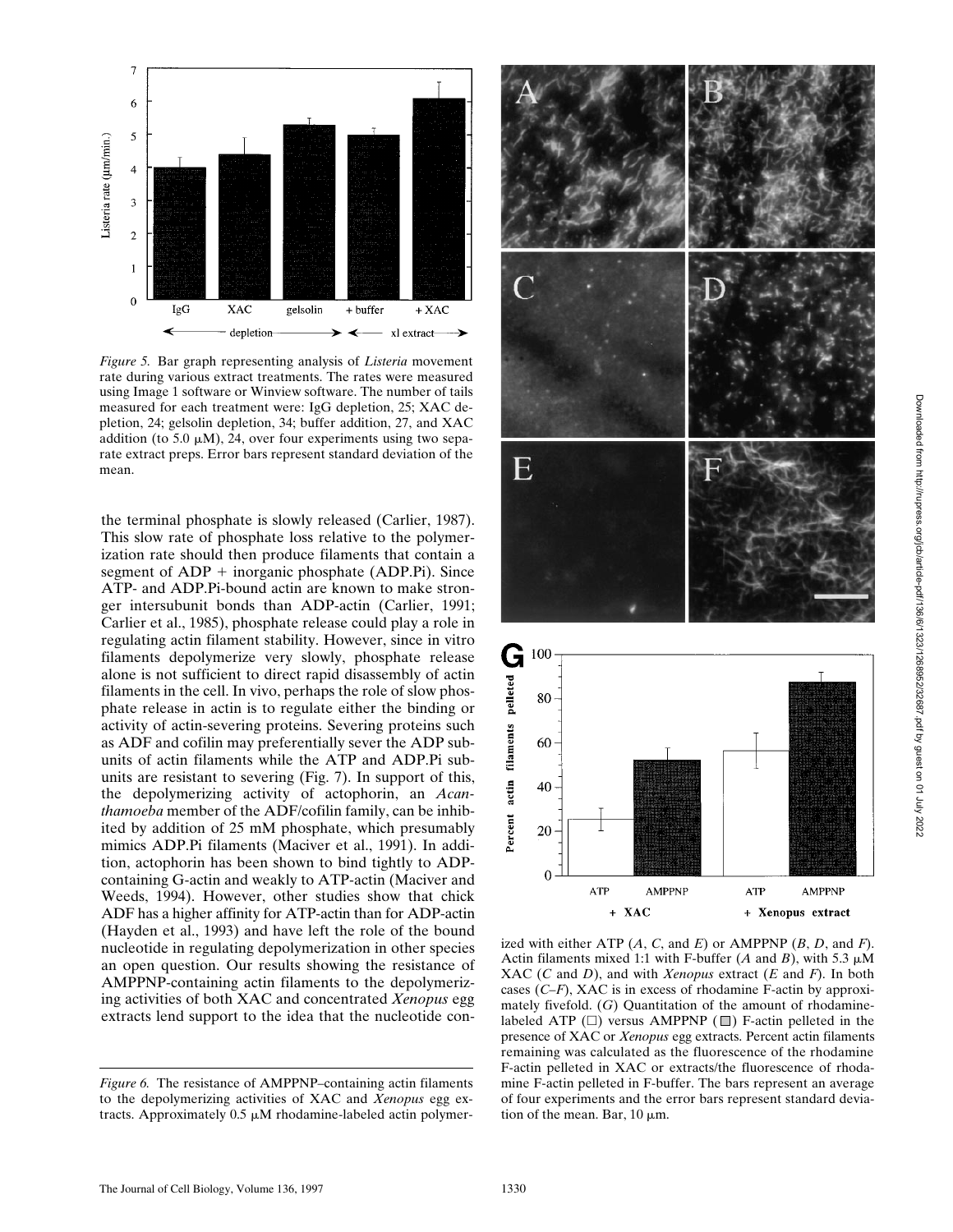

*Figure 7.* Model for recycling of actin by ADF/cofilin proteins. At areas of high filament turnover in the cell, ATP-bound actin is induced to polymerize by a complex of proteins. The ATP within the filament is hydrolyzed and the terminal phosphate is slowly released. The resulting ADP-containing subunits have weaker interactions with each other than those containing ATP. These subunits are now available for depolymerization by the ADF/cofilin family of proteins (*XAC*). Once XAC depolymerizes an actin subunit(s), it dissociates from actin. The released actin must exchange its ADP for ATP and the nucleotide exchange is probably catalyzed by profilin. The ATP-bound actin is then either repolymerized or sequestered for later use.

tent of an actin filament controls filament lifetime by regulating the activity of ADF/cofilin family members.

What is the mechanism of actin depolymerization by XAC? XAC could depolymerize by end-wise removal of subunits, by severing, or by both mechanisms. We interpret our results with AMPPNP actin as favoring the endwise mechanism. We reason that a severing protein would not be greatly affected by an actin filament with only 12% of its subunits substituted with AMPPNP. By contrast, an end-wise depolymerizing protein would be blocked whenever AMPPNP subunits were present at the filament ends. Thus, the large inhibition of depolymerization by AMP-PNP filaments may be accounted for if XAC primarily depolymerized using an end-wise mechanism. The most direct way of distinguishing severing and end-wise mechanisms will come from imaging depolymerization by ADF/ cofilin proteins.

On the basis of our findings, we can postulate a model for how XAC recycles actin subunits in the *Listeria* tail (Fig. 7). A complex of proteins at the back of *Listeria* (Welch et al., 1997) induces polymerization of ATP-bound actin. Once actin polymerizes, the bound ATP is hydrolyzed and the terminal phosphate is slowly released. The resulting ADP-containing actin subunits interact more weakly within the filament than the ATP subunits and allow binding of XAC. XAC either depolymerizes single subunits or short fragments of filament. XAC is then released from the depolymerized actin subunit and recycled for another round of depolymerization. The ADP in the depolymerized actin is then exchanged for ATP by bulk mass or by catalysis from profilin, and this subunit is now available for another round of polymerization or remains unpolymerized by binding thymosin  $\beta_4$  or other sequestering proteins.

This model provides a framework for understanding how an actin subunit is recycled from one round of polymerization to the next in regions of the cell that rapidly turn over actin filaments. Clearly, many questions remain regarding the details of this model. Future work will need to address whether XAC works primarily by severing or end-wise mechanisms in the cell. We are currently examining how XAC is recycled for another round of depolymerization after it is bound to the actin subunit and the role that XAC phosphorylation may play in its recycling. Other studies will need to focus on how the actin subunit is recycled for repolymerization. Analysis of the nucleotide content of actin has revealed that  $\sim$ 90% of unpolymerized actin in the cell is bound to ATP (Rosenblatt et al., 1995), suggesting that the actin nucleotide is exchanged early in the pathway. Information about whether the ATP- or ADP-bound actin is used for polymerization is still lacking. The 10% of actin that is ADP bound could be bound to XAC. This population of actin could undergo nucleotide exchange and be used directly for another round of polymerization, leaving the remaining 90% of actin sequestered from polymerization. However, the lack of an effect that XAC depletion has on the rate of polymerization at early time points would suggest that this is not the case. Future studies will need to address what population of actin is used for polymerization.

We thank the entire Mitchison lab for providing a stimulating and supportive environment and many great dinners. In particular, we thank Aneil Mallavarapu, Arshad Desai, and Jason Swedlow for help with computers and microscopes, Matt Welch for performing *Listeria* infections, Paul Peluso (University of California at San Francisco, San Francisco, CA) for help with the fluorimeter, and Claire Walczak for advice on cloning and bacterial protein expression. We are indebted to Matt Welch and especially Arshad Desai and Michael Redd (University of California at